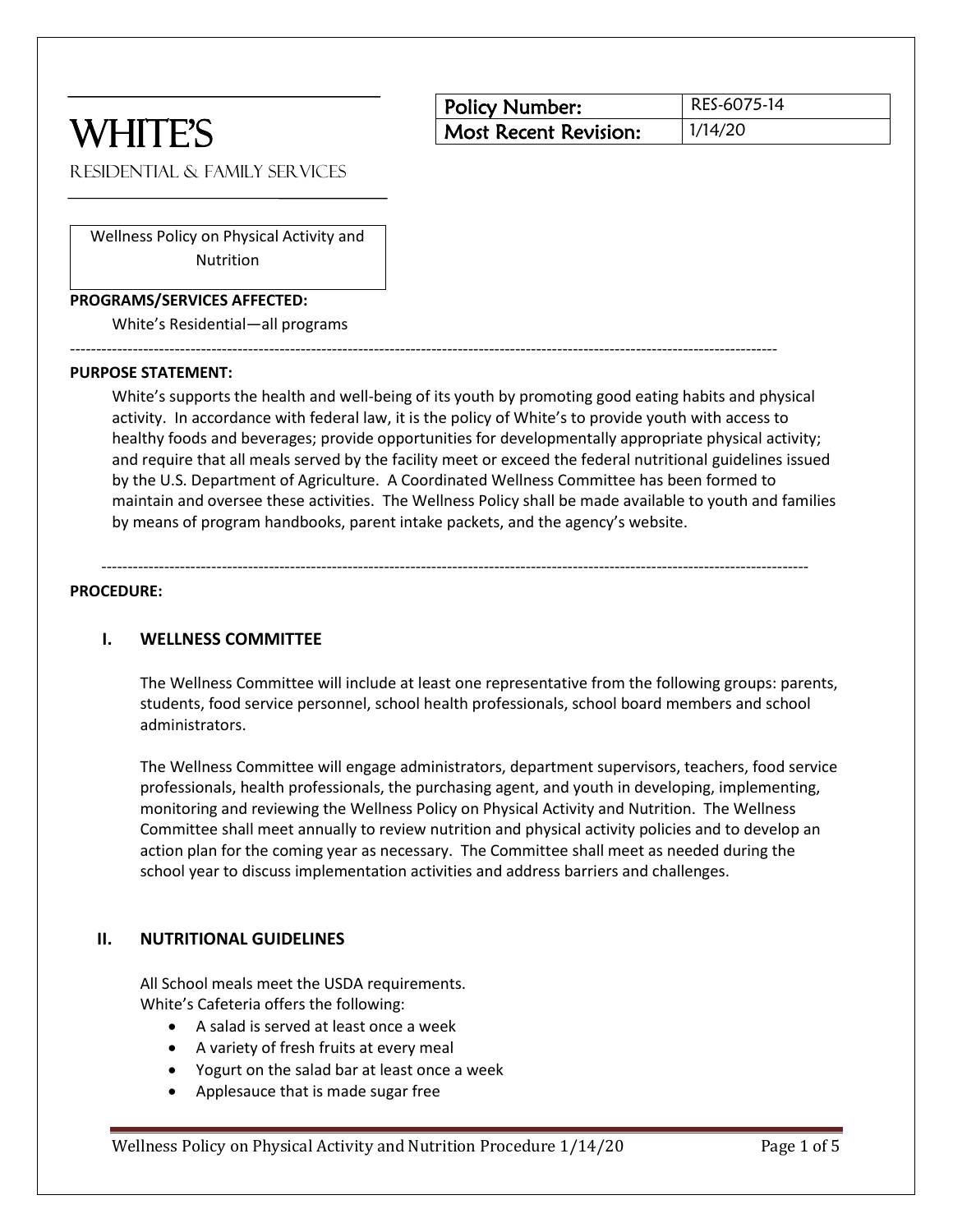- Canned fruit that is packaged in its own juice
- Less fried foods on the menu and baked products when possible
- Less fried frozen potatoes and substitutes by using more rice and scalloped potatoes
- Brown and white rice mixture and substitutes for menu items with an all brown rice dish when possible
- Whole wheat flour in our made from scratch recipes
- Whole wheat bread at every meal
- There are no food or snack vending machines
- Meals that are attractively presented, served in a pleasant environment, with sufficient time for eating; thus fostering good eating habits, enjoyment of meals, good manners and respect for others.

## **III. NUTRITION EDUCATION**

Upon admission, the First Aid Department will perform and document in the Student's EMR an initial nutritional assessment. Each student will receive a copy of the USDA tip sheet, "Choose My Plate, 10 tips to a Great Plate", and the nutritional educational video, "My Plate, My Health – the Newest Guidelines" will be viewed by the student.

"Choose Nutrition" education will be provided monthly and will include lessons from the Choose My Plate 10 Tips Nutrition Education Series provided by the USDA, along with other supportive materials. Through a community partnership, Purdue Extension staff provides this training for the students in the cottages and includes a hands-on demonstration where the students are able to participate in the preparation of a healthy snack.

All Cafeteria and Rudy's Place personnel will be certified in the Food Handlers Servsafe program. All Cafeteria and Rudy's Place Supervisors will be certified in the full Servsafe program.

## **GOALS:**

- Promote whole grains, low/no fat dairy, and increase quantity and variety of fruits and vegetables.
- Make nutrition education interactive and teach youth skills to adopt healthy eating behaviors.
- Involve all staff as role models for youth. Staff members will join the youth at the table for meals and will consume the same healthy food and drink.
- Cafeteria and Rudy's Place staff will participate in a minimum of 1 in-service training per quarter.
- Cafeteria and Rudy's Place staff will complete the required annual training in accordance with USDA Professional Standards.
- Direct Care Staff will complete annual training in regard to the USDA nutrition requirements

## **IV. NUTRITION PROMOTION**

White's aims to teach, encourage, and support healthy eating by students. The facility will engage in nutrition promotion that:

## **GOALS:**

• Promote fruits, vegetables, whole grain products, low-fat and fat-free dairy products, healthy food preparation methods, and health-enhancing

Wellness Policy on Physical Activity and Nutrition Procedure 1/14/20 Page 2 of 5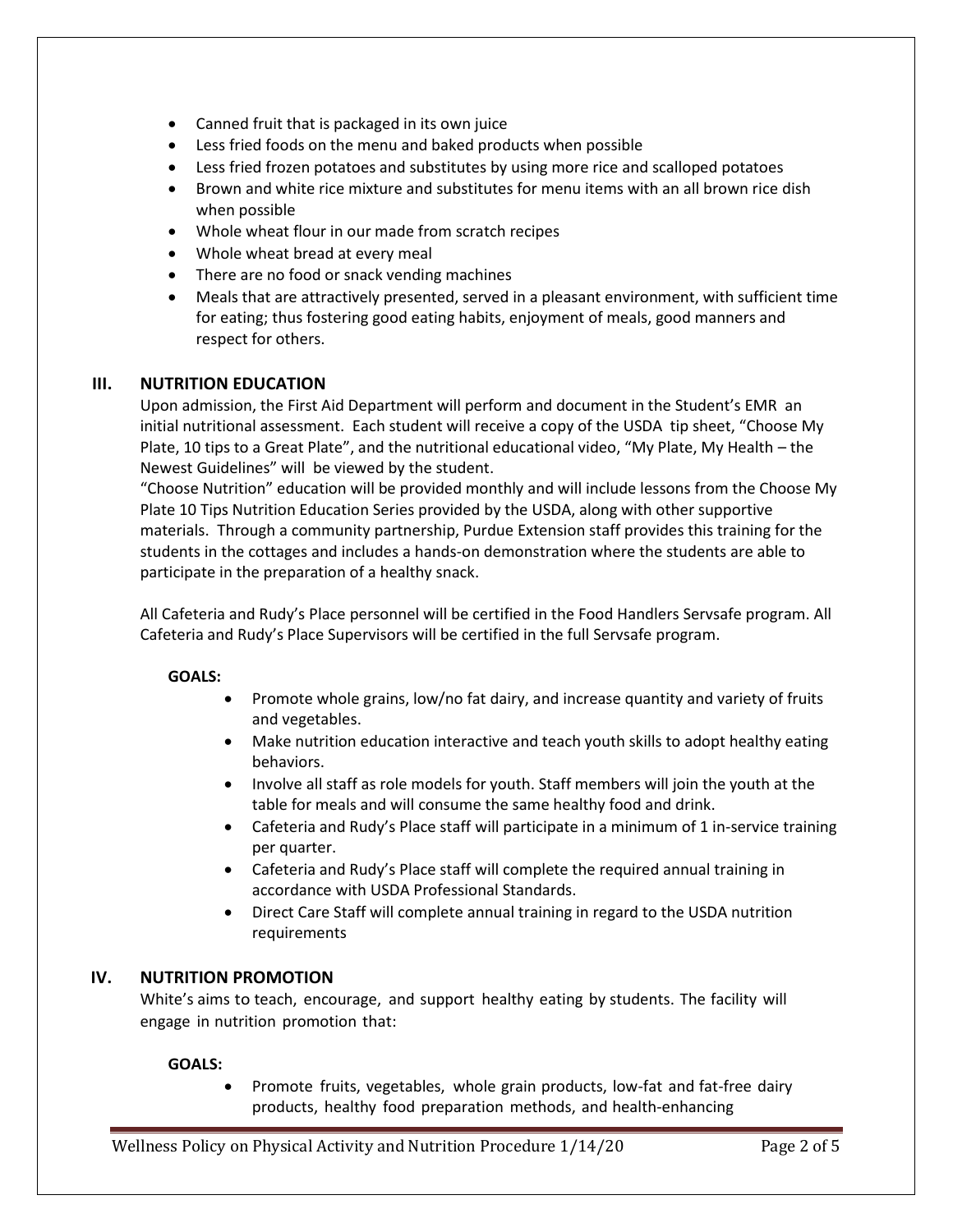nutrition practices.

- Emphasize caloric balance between food intake and energy expenditure (physical activity/exercise).
- Include training for staff.

# **V. PHYSICAL ACTIVITY**

White's supports the health and well-being of youth by promoting physical activity. All students engage in a scheduled recreation period daily. Each cottage is scheduled to participate in 1 hour of recreation on Monday through Thursday and 2 hours of recreation on Friday, Saturday and Sunday.

Sufficient space is provided for youth to engage in various types of physical activities. Students are able to utilize the gymnasiums, swimming pool, fitness and weight rooms, outdoor recreation areas, cottage lounges, individual rooms, and various locations within the community.

## **GOALS:**

- A combination of aerobic, stretching and muscle building activities will be rotated to ensure a varied and holistic workout.
- Youth will be provided opportunities to develop knowledge and skills for specific physical activities through instruction provided by staff as well as a community partnership with the YMCA.
- Youth will be educated on the short and long-term benefits of a physically active lifestyle.
- Encourage teamwork among staff to develop ways to integrate physical activity into daily routines of youth.
- Limit TV and downtime.
- White's prohibits the use or withholding of physical activity as punishment or reward.
- Students will be provided a physical education curriculum, aligned with national and/or state standards, through White's Jr./Sr. High School
- When possible, staff will join students in physical activities to aid in promoting physical activity as part of a healthy lifestyle
- Physical activity waivers and/or substitutions will documented and provided to direct care staff by First Aid. Alternative activities will be provided for those students with restrictions.

# **VI. OTHER SCHOOL-BASED ACTIVITIES**

## **GOALS:**

- Have students visit and work in the Greenhouse.
- Students will participate in individual and group counseling to ensure the emotional and social well-being of all students is being met.
- White's will not use unhealthy food as fundraising opportunities. Instead, White's will benefit from physical activity based fundraising such as a yearly 5K race, golf scramble, etc.
- White's Junior/Senior High School will partner with Purdue Extension to offer a quarterly class to select students based on the Choose My Plate curriculum. The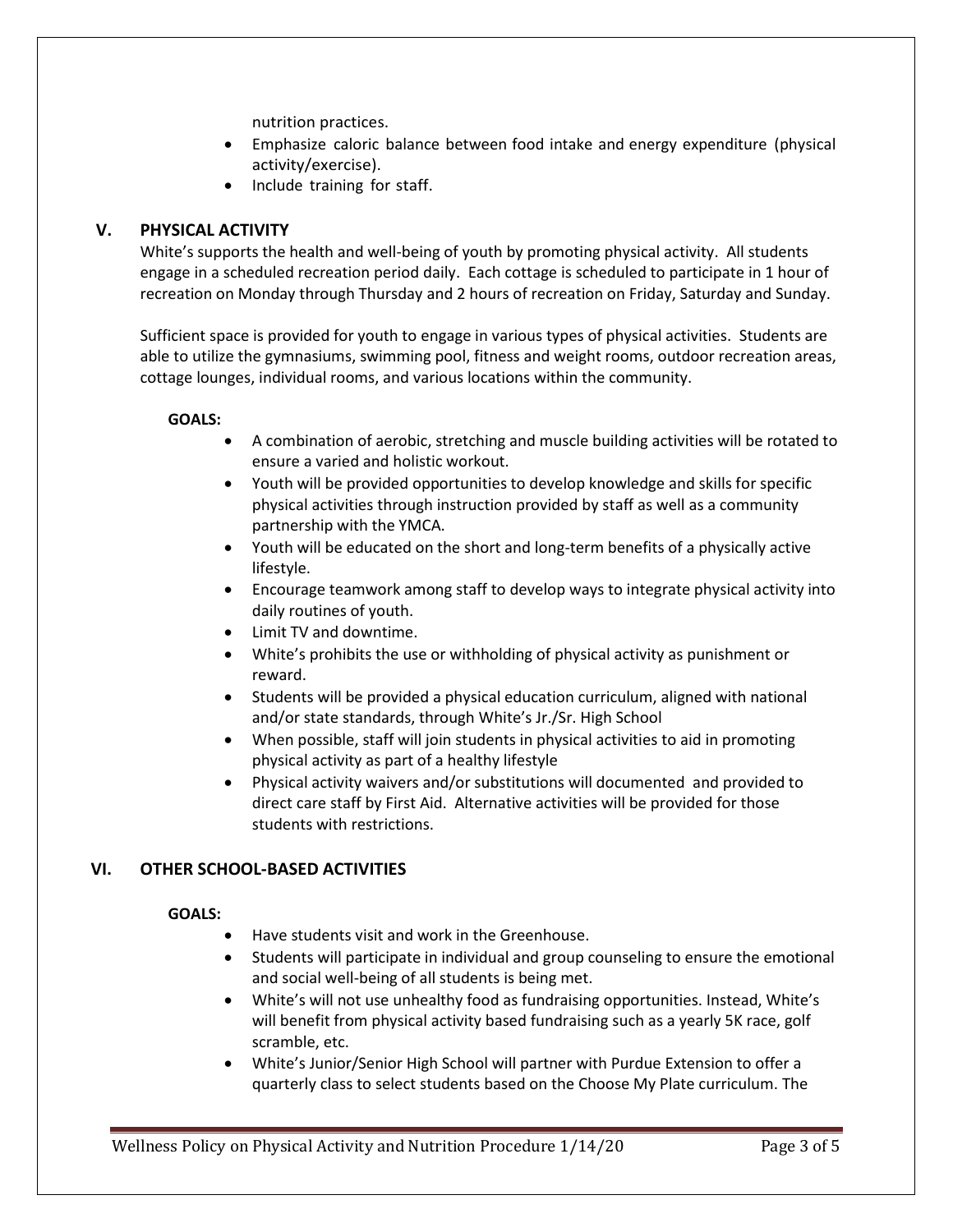students will also participate in a hands-on exercise to prepare simple, healthy snacks.

#### **VII. MEAL CONTENT**

- 1. Meals served through the National School Lunch and Breakfast Programs will:
	- a. Be appealing and appetizing to children;
	- b. Meet, at a minimum, the nutrition requirements established by the USDA for reimbursable meals by federally funded programs;
	- c. Contain 0% trans fats;
	- d. Less than 10% of total calories from saturated fats;
	- e. Offer a variety of fruits and vegetables, with a minimum of  $\frac{1}{2}$  cup fruit for breakfast and 1 cup both fruit and vegetable for lunch;
	- f. Include whole grains for at least half of all grains served;
	- g. Offer low-fat and non-fat milk;
	- h. Offer only 100% fruit juices.
	- i. Make potable (drinking) water readily available at all mealtimes and during passing periods during school hours.
- 2. Menus will be reviewed and approved by a licensed dietitian.
- 3. Special dietary needs of students will be considered when planning meals, according to the document *Accommodating Children with Special Dietary Needs in the School Nutrition Programs.*
- 4. Menu items may be substituted as needed for the safety and security of individual residents while on suicide watch or other limited circumstances. All substitutions will be made while maintaining compliance with USDA standards.
- 5. The food services department will share information about the nutritional content of meals with students, program participants, and parents/guardians. The information will be available in resident handbooks and parent intake packets.

#### **GOALS:**

- All cooked foods will be baked or steamed.
- Proper procurement procedures and preparation methods will be used to decrease excess fat, calorie and sodium levels in food.
- Introduce whole grain pastas to youth and staff.
- Provide opportunities for taste testing of new healthier foods being introduced on the menu.
- Menus will include larger variety of vegetables, particularly in the categories of beans/peas and red/orange.
- Transition in, over a two year period, healthier food and beverage choices in Rudy's Place that parents can purchase snacks for their child on visitation days.
- Food and beverage which does not meet the USDA meal requirements will not be marketed, sold or served during school hours – Rudy's will only sell/serve to students in the hours following school beginning at 3:35 p.m.

## **VIII. MEALTIME SCHEDULE AND LOCATION**

1. Adequate time will be provided for youth to eat meals and snacks.

Wellness Policy on Physical Activity and Nutrition Procedure 1/14/20 Page 4 of 5